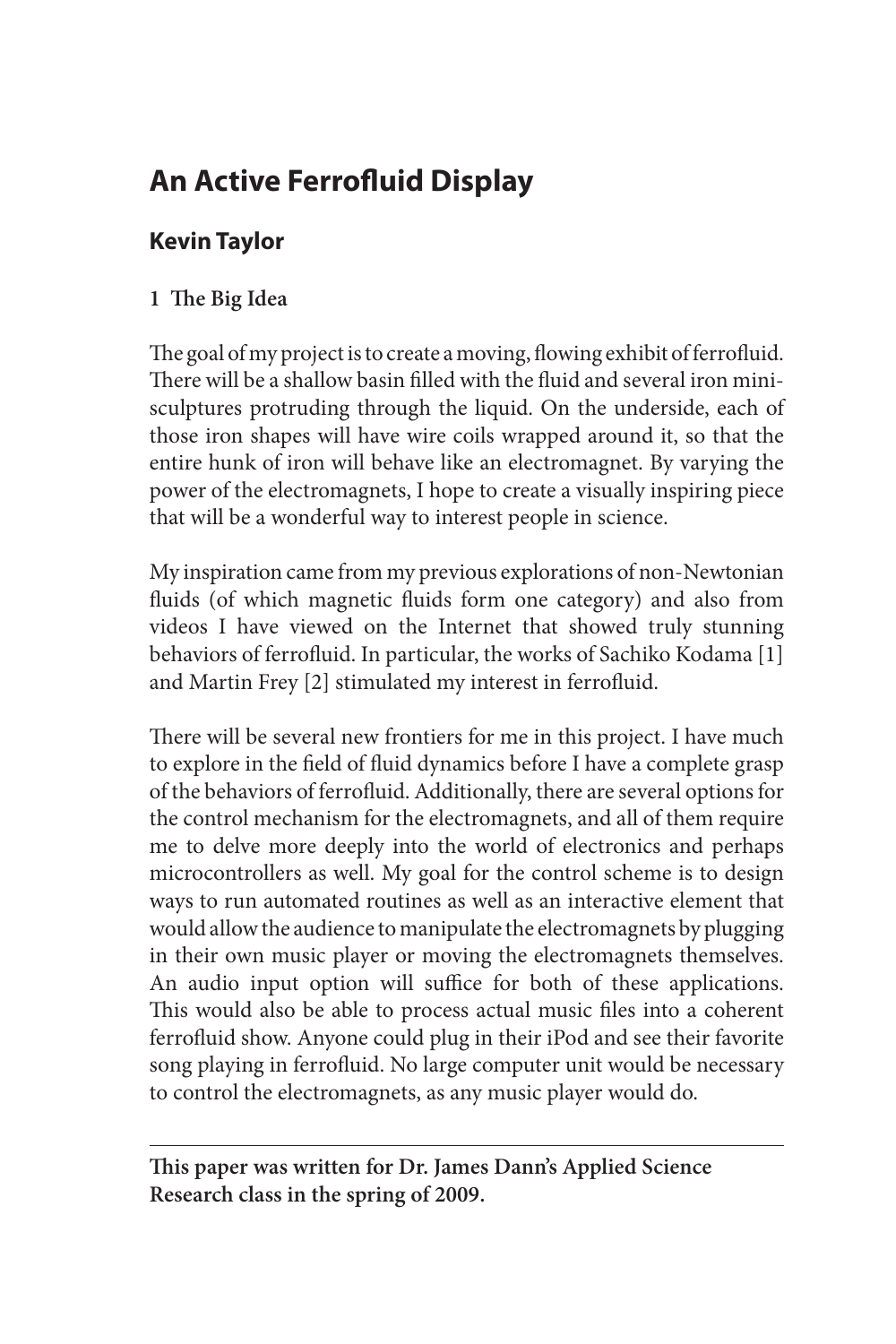For the pre-planned routines, I will be using the two audio outputs (left and right speakers) as analog outputs whose amplified signal will control the electromagnets. The sound file can easily be created and modified in Audacity, a free music-editing application. The ferrofluid's behavior could be changed by altering the frequency or amplitude of the audio signal. If I want slow, gradual changes, I will have to find an amplifier that will not filter out signals that are near-DC, unless I find that amplitude is a better control mechanism than frequency. A diode in the circuit cuts out any negative signal.

#### **2 What is Ferrofluid?**

Ferrofluid is a liquid that contains nanoscale iron particles, usually magnetite or a similar magnetizable compound. The magnetic particles are so small  $(\sim10 \text{ nm})$  that they can be stably suspended by Brownian motion and will not settle when left undisturbed for indefinite periods of time. I have found this to be true for time periods of at least two weeks. An additive called a surfactant prevents the ferrous particles from clumping together or precipitating out of the fluid. Surfactant is a long hydrocarbon molecule with a charged end that electrostatically attracts the magnetite particles, and a nonpolar end that buffers it from other particles. This prevents magnetite particles from clumping together and becoming too large to suspend, even in the presence of very strong magnetic fields. The electric repulsion forces between molecules will always be greater than any magnetic field I could create. This also ensures that the magnetic properties of the liquid are evenly distributed. The most common surfactant is oleic acid, but there are others, such as soy lecithin, which is an edible surfactant used in food preparation [3].

Ferrofluid is therefore known as a colloidal suspension, a substance with the properties of both a liquid and a solid. Normally, ferrofluid behaves just like a liquid, but magnetic fields reveal the solid structure provided by the ferromagnetic particles. The particles align with the magnetic field, pushing themselves into small peaks that look like magnetic field lines (see Figure 1). I will exploit this effect to create my display.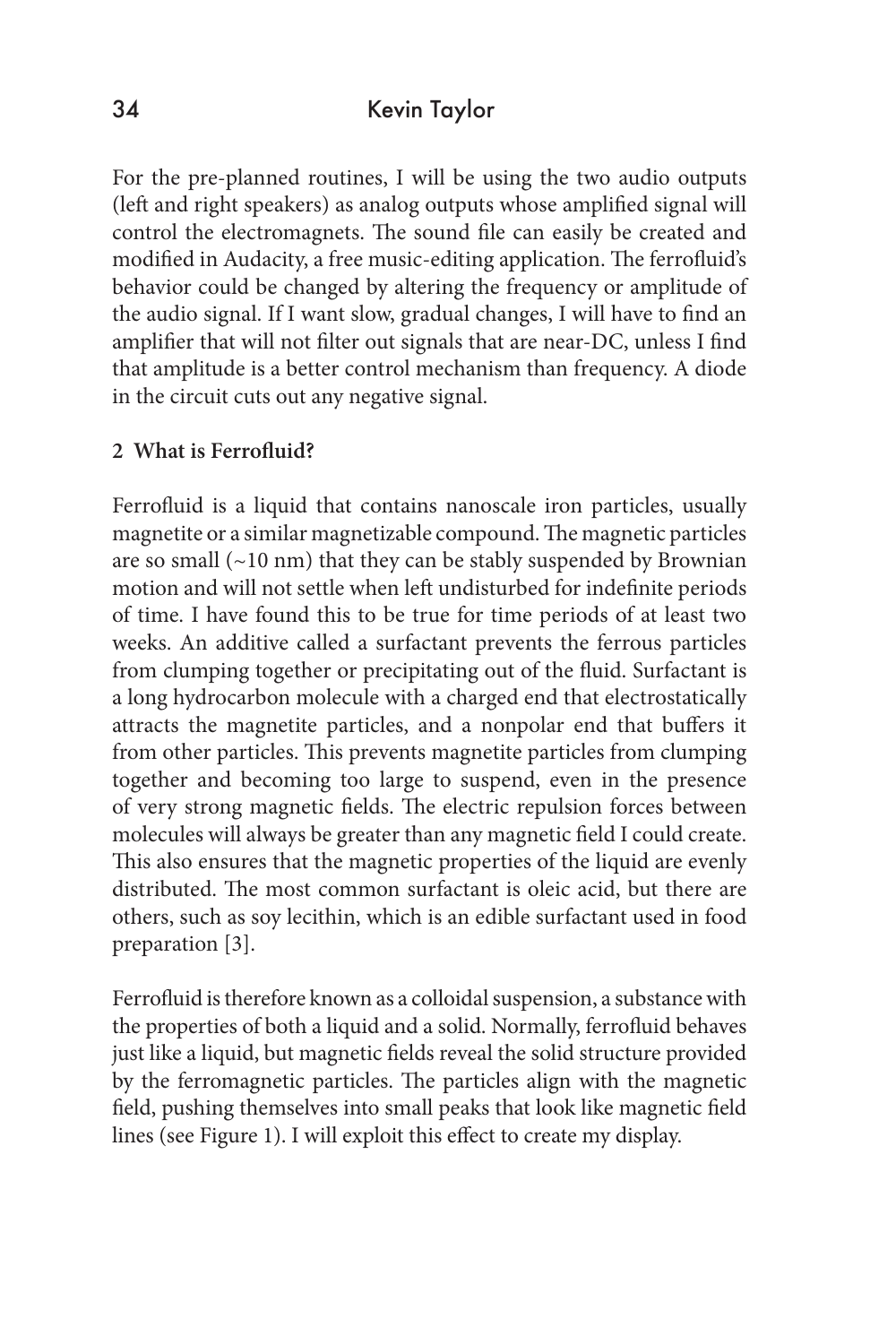Commercially, ferrofluid is used as a fast-responding lubricant (due to the oil components of ferrofluid) in applications that involve magnetic fields. Also, they can dynamically form hermetic seals against vapors or gas, even in high vacuums. Since ferrofluid can be manipulated by altering the magnetic field, it provides seals or valves with unprecedented control. They are well suited to lubricate speaker heads, for example, and seal components within computer hard drives [6].



**Figure 1:** *Ferrofluid forms spikes in the presence of a magnetic field. (Photo: Gregory Maxwell, Wikimedia)*

## **3 Why Does it Behave that Way?**

It might seem odd that a magnetizable substance, especially a liquid, would not simply flatten itself along the surface of a nearby magnet or form a smooth dome. The magnet, whose surface has the greatest local magnetic field, would attract the substance towards it, but ferrofluid seems to defy that. Some parts of the fluid are pushed upwards into spikes instead of gathering near the magnet. Those mysterious spikes arise when a magnet is brought near, even though each particle in the fluid is drawn to the magnet. It may seem counterintuitive, but it helps to illuminate exactly what is going on.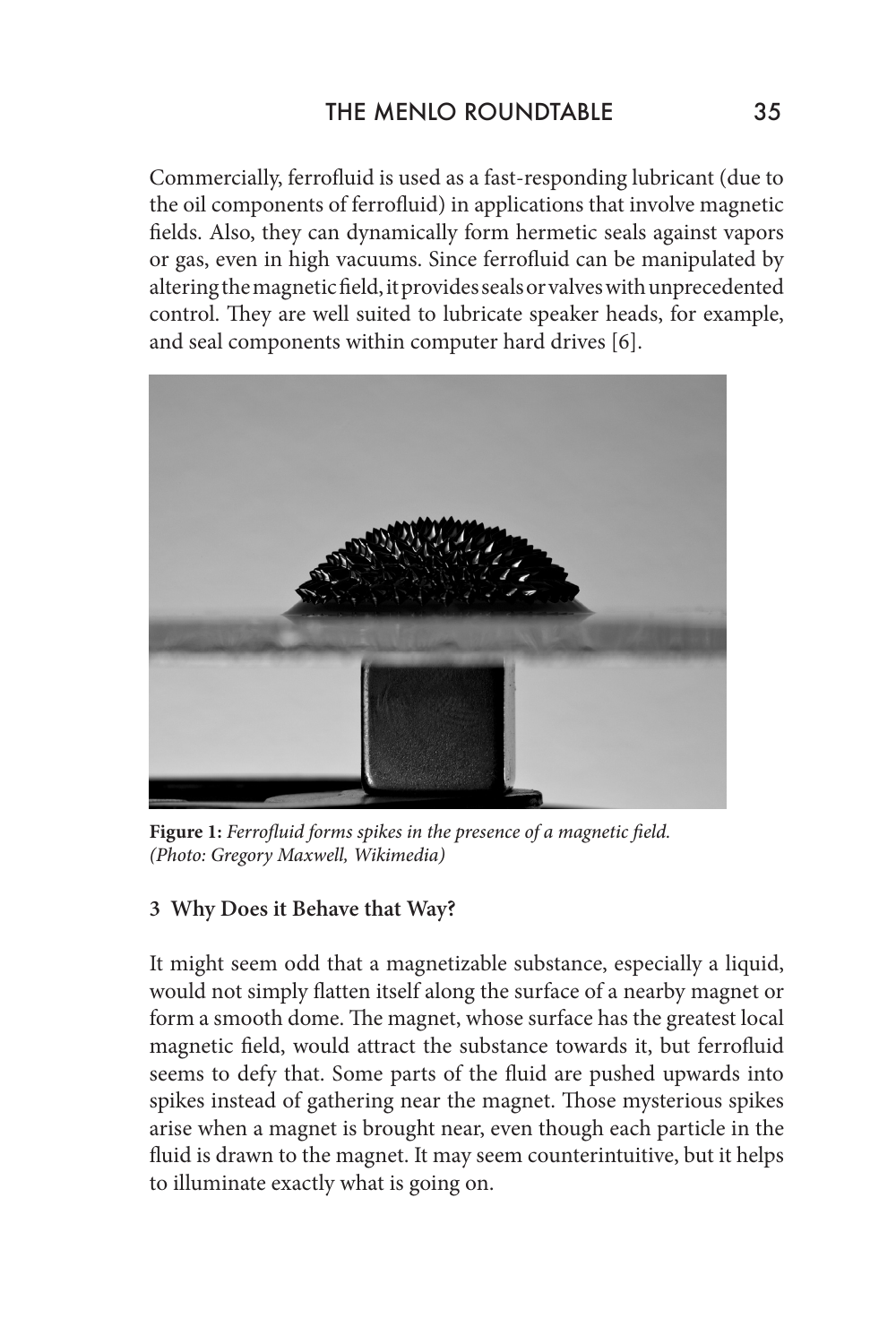Each particle of magnetite, usually encompassing only a single domain, has two poles, just as every solid magnet does. When a magnet comes near the fluid, one pole of the particle is attracted, and the other is repulsed. The particle then orients itself so that the attracted side is pointing towards the magnet, and now, since that side is closer to the magnetic field source than the opposite pole, the attraction force is stronger than the repulsion force. Thus the fluid will follow the movement of a magnet as you trace it around.

Spikes form because billions of particles of magnetite and their much larger attached surfactants are aligning in the same direction along the same axis; in effect, they are stacking on top of one another. Notice that in places where the magnetic field is not perpendicular to the plane of the fluid, no spikes form because the magnetite is orienting itself horizontally and the fluid spreads out evenly. The origin of the spikes is due to the amplification of microscopic perturbations already present in the fluid [4]. However, the force of the magnetic field in creating these spikes is being resisted by the surface tension of the ferrofluid. As the magnetic field becomes more powerful, surface tension becomes less potent by comparison and a greater number of smaller, shorter spikes form [5]. (See Figures 2 and 3.) This phenomenon is called normal field instability [5]. Overcoming gravitation and surface tension, the magnetic particles arrange themselves in a magnetically ideal formation. This vividly illustrates the proportion of magnetic field lines versus distance from their source, since surface tension remains constant. The number and height of spikes vary greatly in ferrofluids with different surface tensions arising from the use of different surfactant or altered reagent proportions.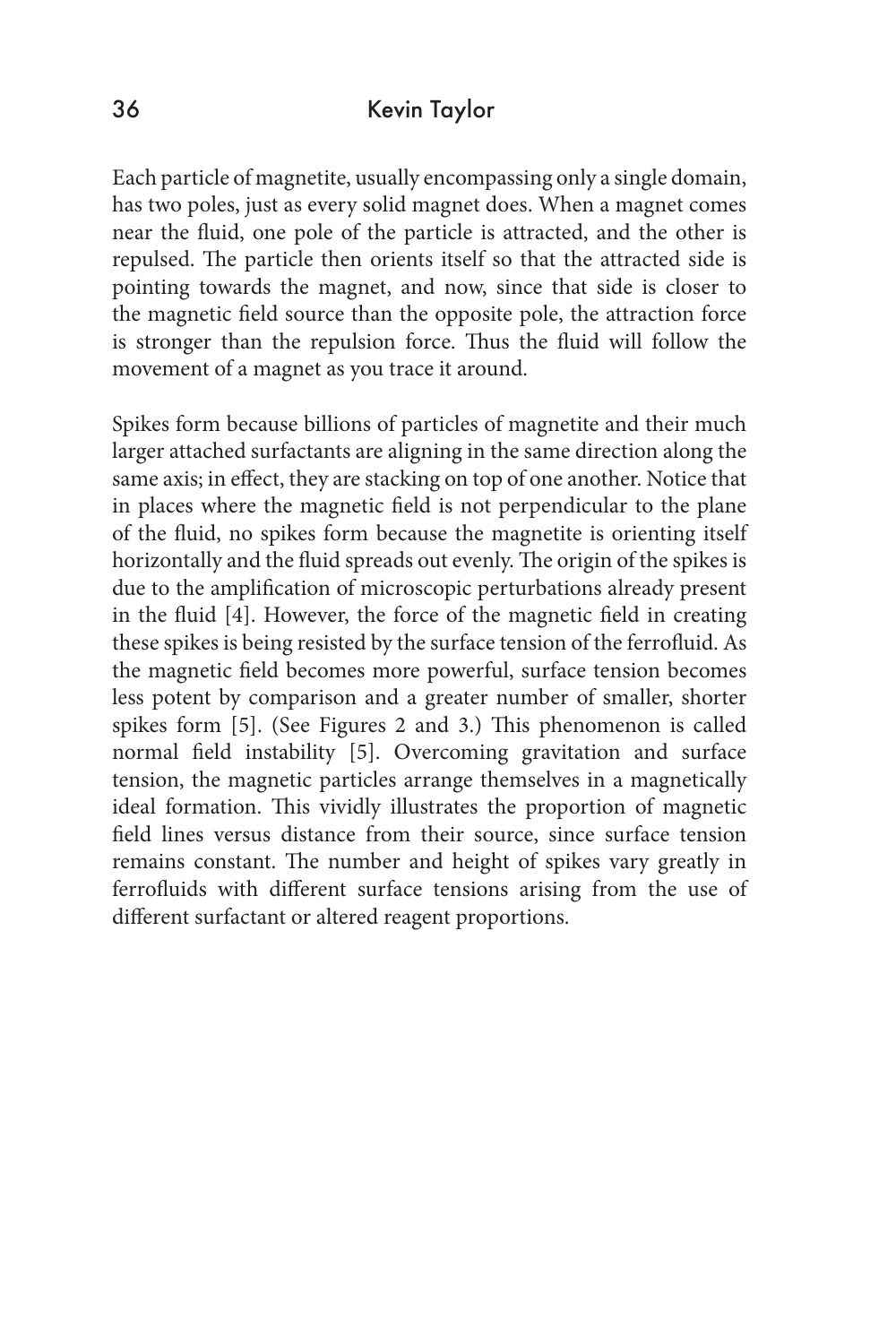

**Figure 2:** *A small number of large spikes are formed when the magnet is distant. (Photo: Gregory Maxwell, Wikimedia)*



**Figure 3:** *A large number of small spikes form in areas of large flux. No spikes form where the field is not perpendicular to the plane of the fluid. (Photo: Gregory Maxwell, Wikimedia)*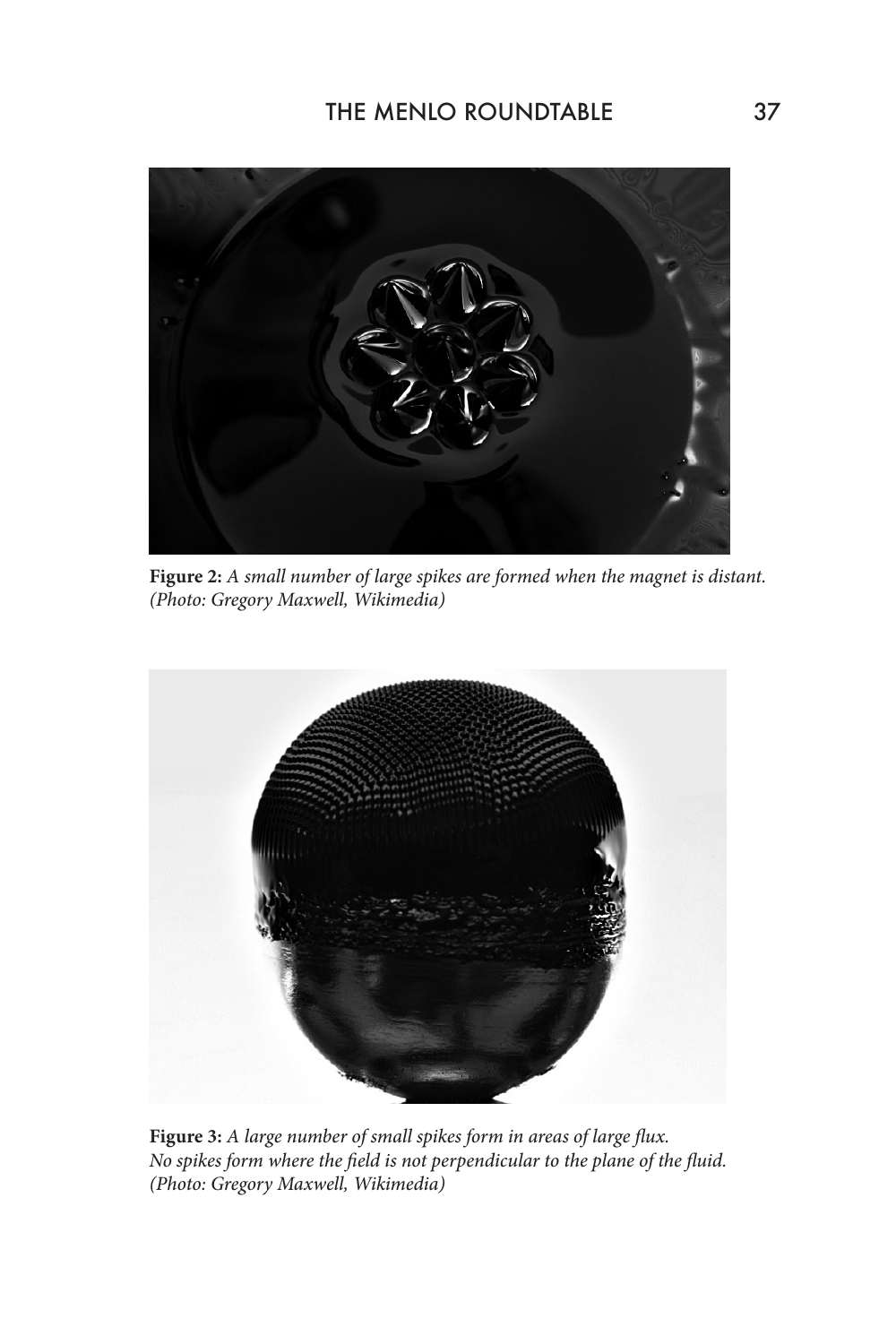The particles of magnetite will settle in the lowest energy state, i.e., the place where the attracted end feels a strong magnetic field and the repulsed end feels a weak magnetic field. In other words, a place where the magnetic field varies greatly over distance is the site of greatest magnetic flux. Since the magnetic field varies proportionally to 1/R2, the greatest *magnetic flux* occurs nearest the surface of the magnet. The ferrofluid will always be attracted to areas of greater magnetic flux. When the magnet's shape is irregular, flux will be greatest at places where ridges and edges form, since the field drops off so quickly from those points. (See Figure 4.) Therefore, ferrofluid could be guided to move along a path of increasing magnetic flux, a spectacle well employed in the projects of Sachiko Kodama.



**Figure 4:** *Magnetic flux density is greatest where edges converge: on corners, ridges, and points. (Photo: Sachiko Kodama.)* 

## **4 Introduction**

The final product of my project will be similar to an Exploratoriumstyle exhibit. There will be the chance for the audience to tinker and experiment with a really fascinating phenomenon. Along with audience participation, there will be simple explanations of the physics of what is going on. The intention is to fascinate as well as educate, and get people interested in both physics and in engineering (and in ASR itself).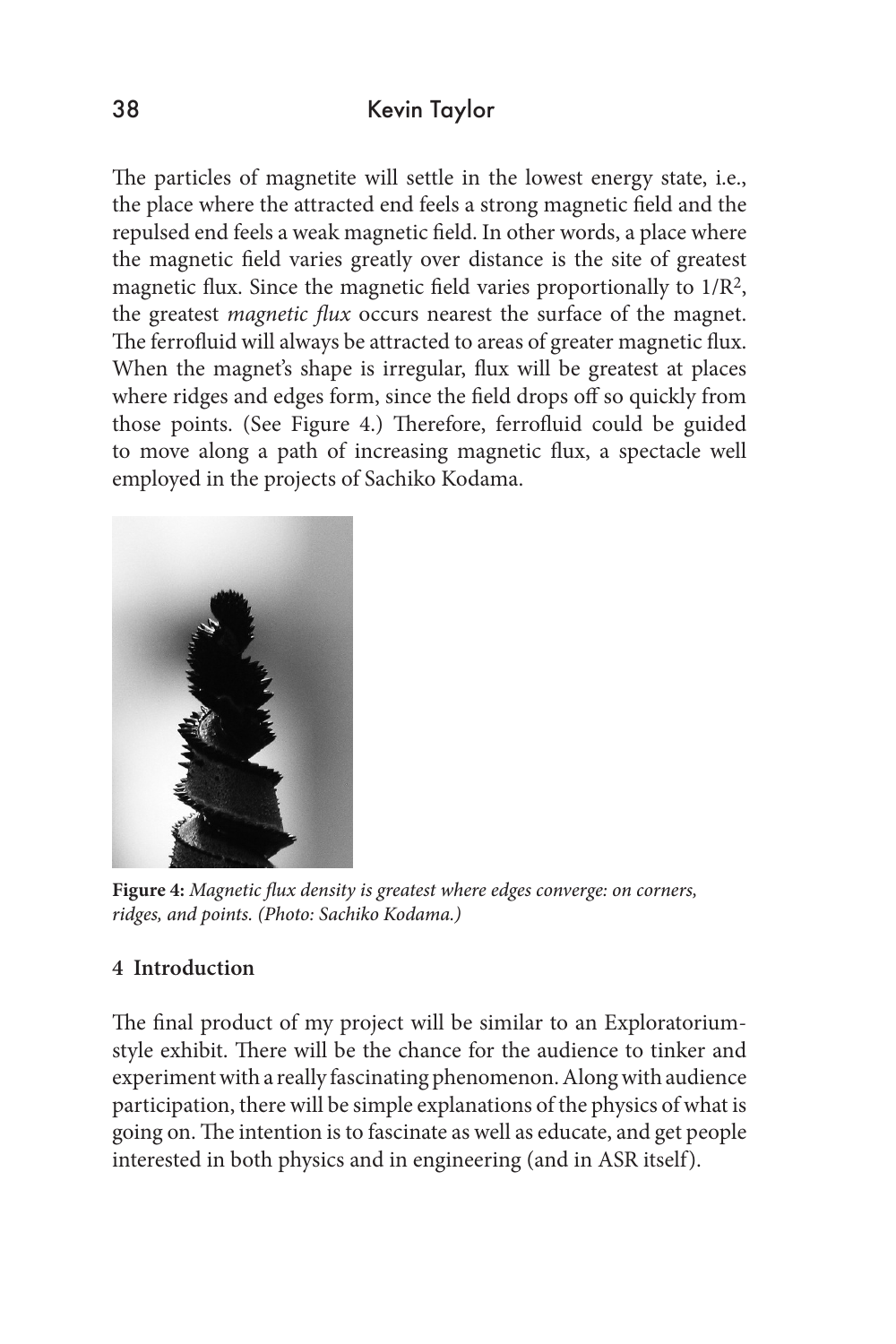## THE MENLO ROUNDTABLE 39

#### **5 Design**



**Figure 5:** *The ferrofluid basin with control scheme.*



**Figure 6:** *Underside view showing the wire coils wrapped around the bottom of the iron shapes.*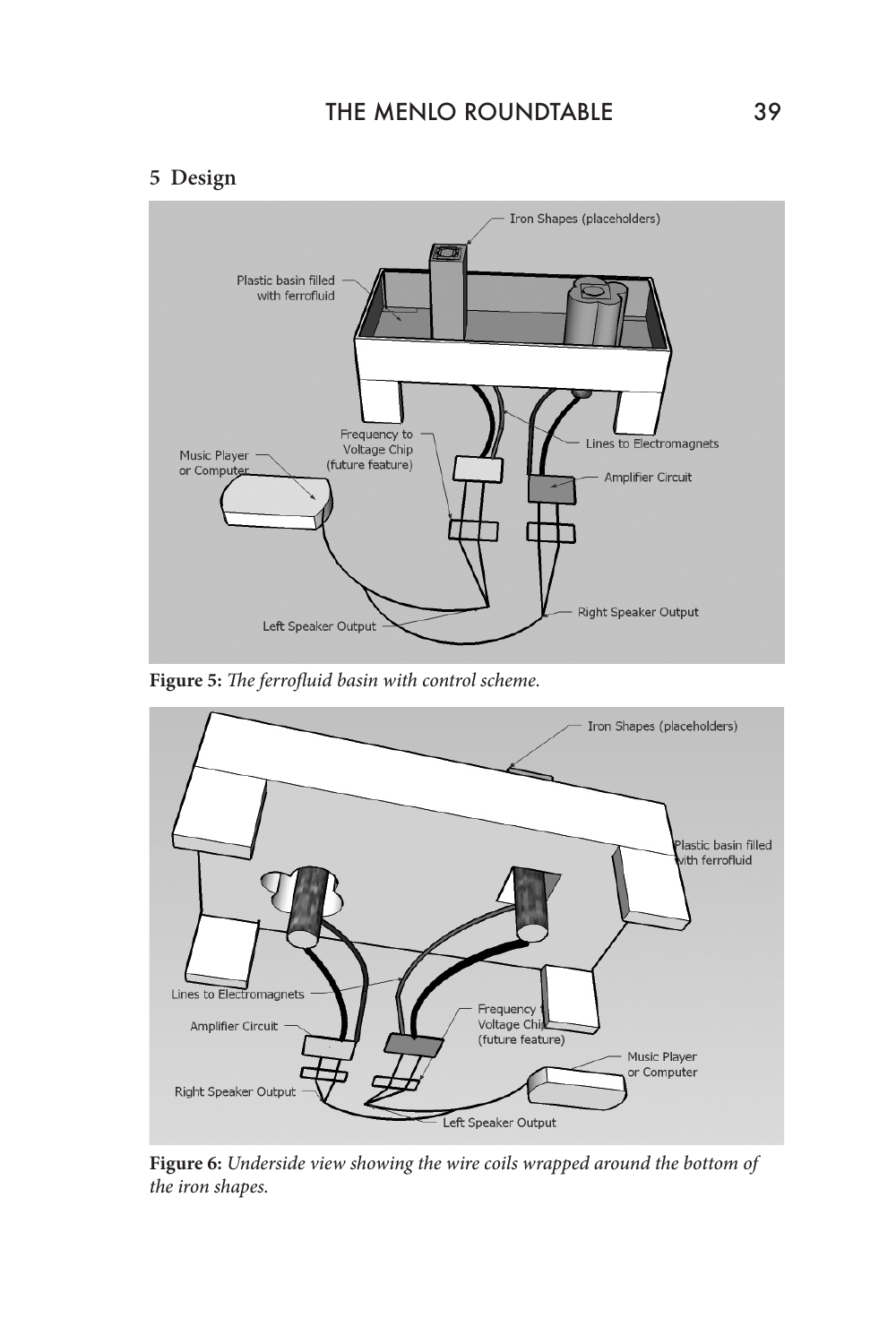#### **6 Electronics**

The audio input first enters a common emitter amplifier circuit. (See Figure 7.) This filters out near-DC signals and increases the voltage output of the remaining signal. This output is then sent into a Darlington Pair of transistors to multiply the current. The Darlington Pair is made of two NPN transistors linked together to form one transistor with  $h_{fe}$ equal to  $h_{\text{fel}} \cdot h_{\text{fe2}}$ . (See Figure 8.) The first transistor is a low-power transistor to detect the small input signal, and the second is a power transistor easily capable of handling several amps of current. This allows a tiny input signal to control a power-thirsty wire coil without blowing any circuits. The same power source was used for both circuits, 40V DC. See Appendix C for more information on circuit components.



**Figure 7:** *Common emitter amplifier circuit.*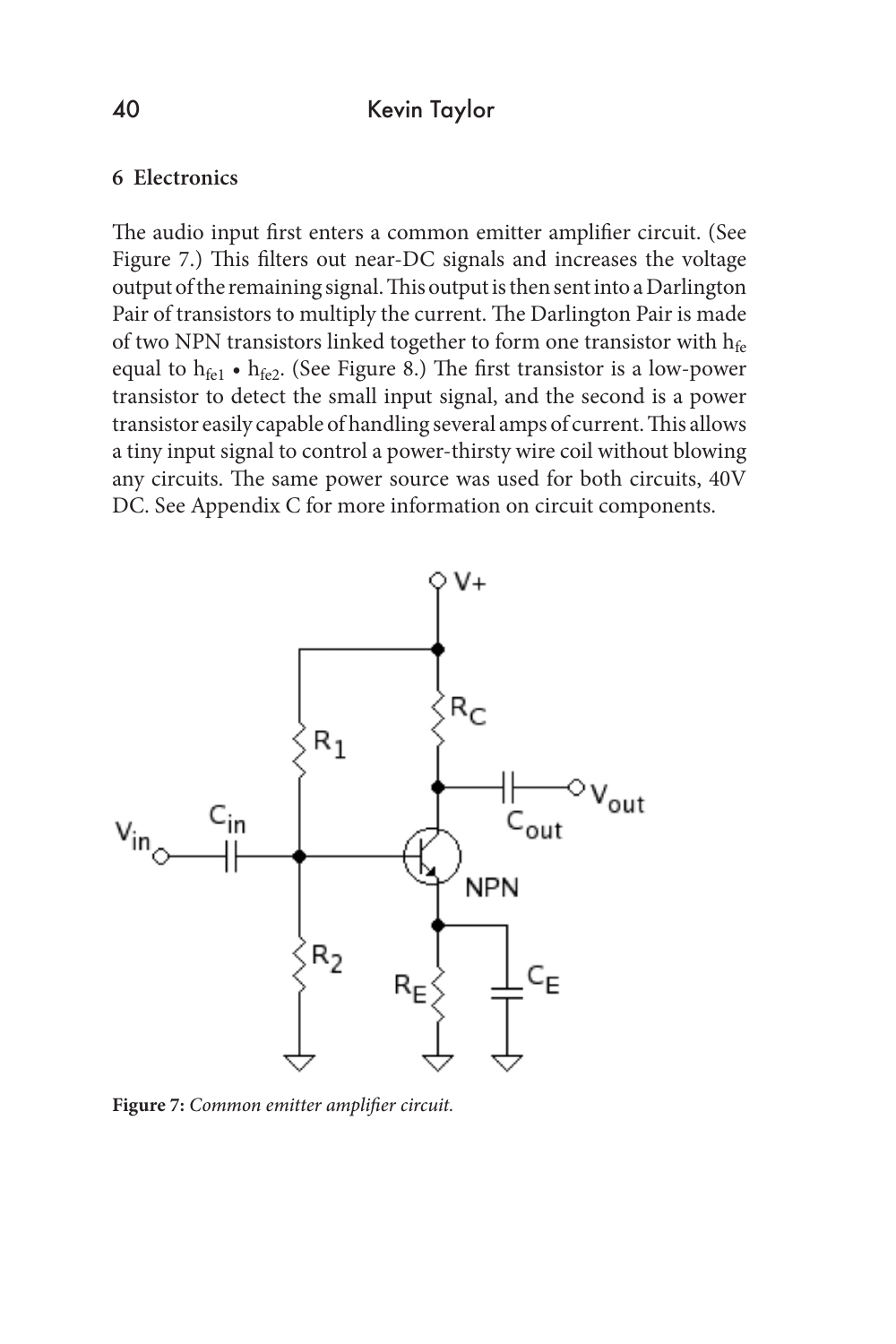

**Darlington Pair** 

**Figure 8:** *Darlington Pair current multiplier. Device is connected between the transistor collectors and +V.*

# **7 Materials**

| Part                         | <b>Need</b>                                          | Cost                  | <b>Vendor</b>                       |  |
|------------------------------|------------------------------------------------------|-----------------------|-------------------------------------|--|
| Plastic Basin                | Container for<br>ferrofluid                          | \$8                   | Home Depot                          |  |
| 1L Ferrofluid                | Core material                                        | \$170                 | Teachersource.com<br>OEM: Ferro Tec |  |
| Iron Rebar                   | Electromagnet core                                   | No cost $x$ 10        | Menlo Facilities                    |  |
| Frequency to<br>Voltage Chip | Convert sounds<br>into voltage for<br>electromagnets | $$2.10 \times 2$      | Digikey                             |  |
| Music player                 | Compact sound<br>source                              | No cost               | N/A                                 |  |
| Audacity                     | Music Editing<br>Software                            | No cost               | N/A                                 |  |
| DC Amplifier                 | Amplify signal to<br>power electromagnets            | Components<br>on hand | N/A                                 |  |
| Wire                         | Electromagnet coils                                  | On hand               | N/A                                 |  |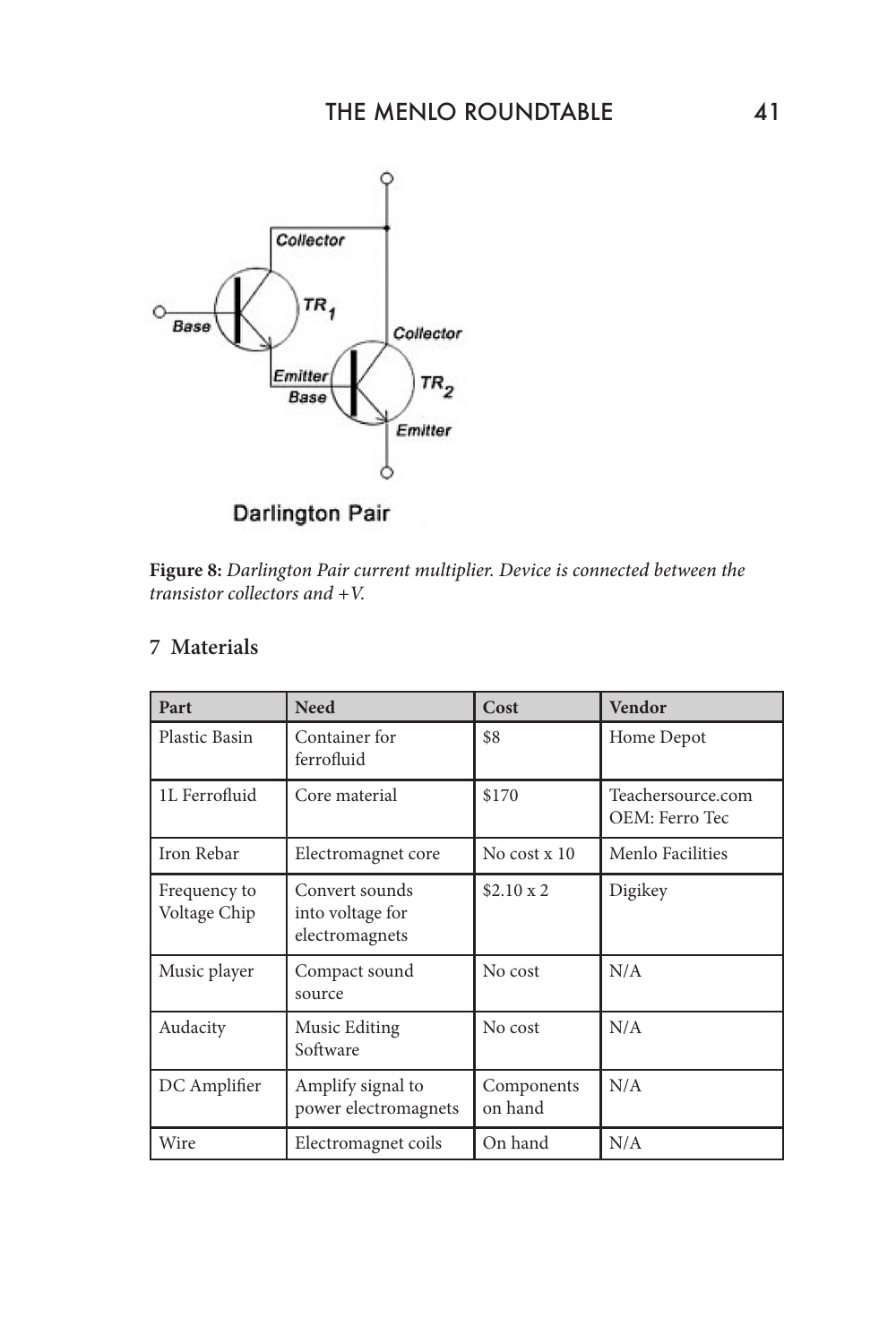# **8 Changes**

The design of my ferrofluid display was not perfect to begin with, and it went through several iterations before components became functional. The electronics were far and away the largest problem I wrestled with during my project. The nature of the problem made it difficult to find an easy solution. I had to integrate two extremes of scale: I had to take an input of frequency across the entire hearing range (20-20,000 Hz), with a vanishingly small voltage, just 1-2 mV, and boost it into a 40 V, 2 A output of the power-hogging electromagnet. The difficulty of stitching together the small-scale delicate parts to the power-handling parts frustrated me, because it was difficult to know what order of magnitude of current or voltage the output was going to be for any given part of the circuit.

The frequency-to-voltage chip seemed like a promising avenue to explore, but the results it produced from normal audio files weren't very interesting. The advantage of simply amplifying the audio is that changes in both amplitude and frequency make a visible effect on the fluid. With frequency-to-voltage, only frequency changes would make a difference, and the show wasn't nearly as dynamic.

The iron parts that would have been ideal for making interesting ferrofluid displays were hard to come by in scrap bins. Solid metal conical objects or conical screws are rarities in commercial applications or consumer goods, and nothing in the hardware stores would suffice either. It would have been a better use of my time to create a CAD model and have a part machined, since the shape that I desired is not a commonly found one. The shapes in use now are composed of several screws or nails arranged in such a way that magnetic flux increases at the higher points of the shape, drawing the fluid upwards. This is not ideal, but the fascination of the fluid itself makes up for it.

## **9 The Maker Faire/Lunch Presentation**

There are still more modifications to be made before I would be truly satisfied showing the display off in public. Not least I would like to finally design an iron shape that works well with ferrofluid and shows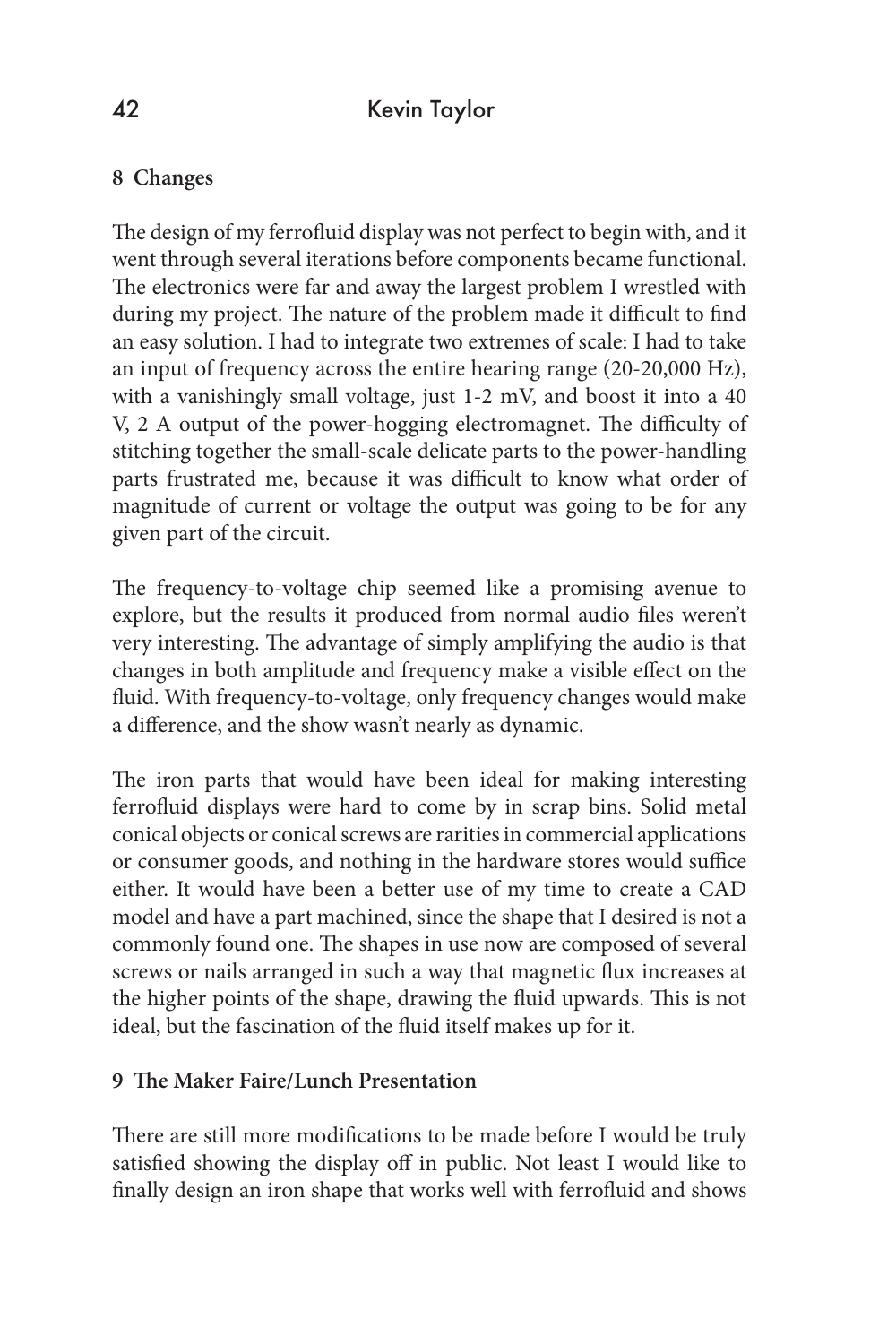off its climbing abilities. Additionally, I plan to allow the observers another dimension of interactivity: the electromagnets underneath the basin will not be affixed to a single place. They will rest in mobile stands that serve to both stabilize the electromagnet and keep hands off the wires, which can get quite hot if left on for too long. Also, I may toss a bunch of small screws and nails into the basin, hidden beneath the surface of the ferrofluid, that will reveal themselves in the form of unexpected patterns in the fluid when the magnet is passed by. I have thought about providing permanent magnets to the observers, but I think they may mistakenly hold the magnet above the fluid basin, resulting in disaster as ferrofluid stains their hands.

Accompanying the exhibit, I will write a blurb, partially excerpted from the explanation provided here, explaining the science behind the spectacle. I want to exploit the focus of attention to demonstrate that the principles behind the behavior of ferrofluid are just as neat as the spikes themselves.  $\bullet$ 

## **10 Notes**

[1] There is another class of magnetic fluid called a magnetorheological fluid with particles sized 1-10 μm, which solidifies when a magnetic field is applied, instead of remaining liquid, as ferrofluid does. This property gives unique advantages to both fluids, and explains why ferrofluid is often used as a lubricant or ring-sealant.

# **11 Citations**

[1] Kodama, Sachiko. "Protrude, Flow;" "Morphotowers." http://www.kodama.hc.uec.ac.jp/index-e.html

[2] Frey, Martin. "SnOil - A Physical Display Based on Ferrofluid." http://www.freymartin.de/en/projects/snoil

[3] Vitori, William S. Experiments in Nanotechnology: Ferrofluids. Carnegie Mellon University, July 2005.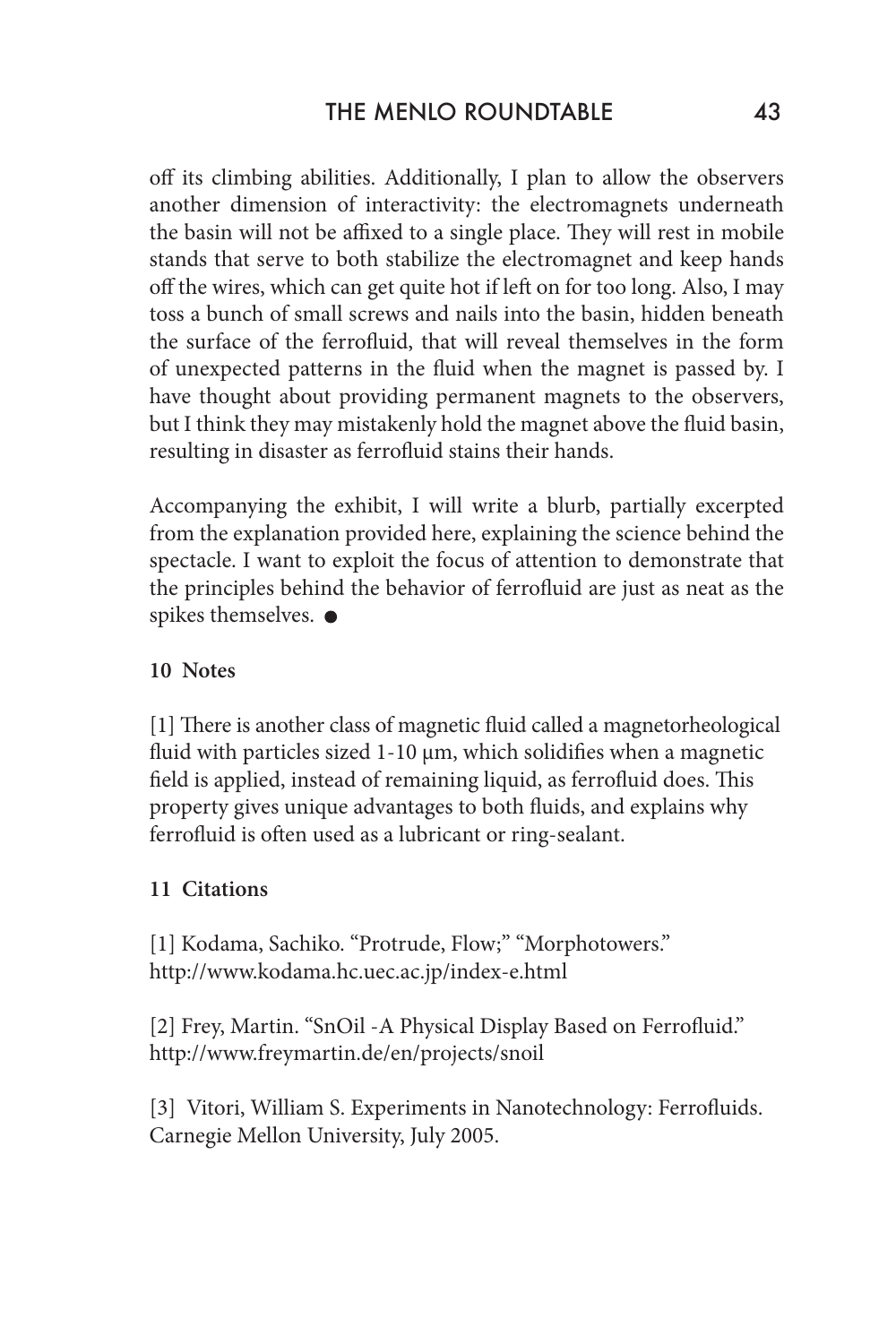[4] R. Friedrichs, A. Engel. Statics and dynamics of a single ferrofluid-peak. The European Physical Journal B Condensed Matter and Complex Systems, vol. 18, no. 2, pg 329-335. November 2000.

[5] University of Wisconsin Materials Research Science and Engineering Center. "Ferrofluids." http://mrsec.wisc.edu/Edetc/ background/ferrofluid/index.html

[6] Ferro Tec Corporation. "Magnetic Liquid Technology," "Ferrofluid Seal Technology." http://www.ferrotec.com/

# **12 Appendices**

# *12.1 Appendix A: Earliest Outline for Project*

- Make the Ferrofluid
	- o http://www.sci-spot.com/Chemistry/liqimag.htm
	- o http://mrsec.wisc.edu/Edetc/nanolab/ffexp/
	- o Decide on desired amount
	- o Acquire materials
		- 2M HCl
		- 1M FeCl3 (4mL)
		- 2M FeCl2 (1 mL)
		- 1M NH3 (50mL)
		- Distilled Water
		- Choice of Suspension:
		- 25% C4H13NO Tetramethylammonium hydroxide (2mL)
		- OR
		- Oleic Acid (5mL/7.5)
		- Kerosene (lOOmL/7.5)
	- o Make
	- o OR purchase: http://www.teachersource.com/
	- ElectricityAndMagnetism/Ferrofluid/BulkFerrofluid.asp
- Design the Basin
	- o Decide on material.
	- o Think carefully about its usage and anything that could go wrong.
	- o Proceed accordingly.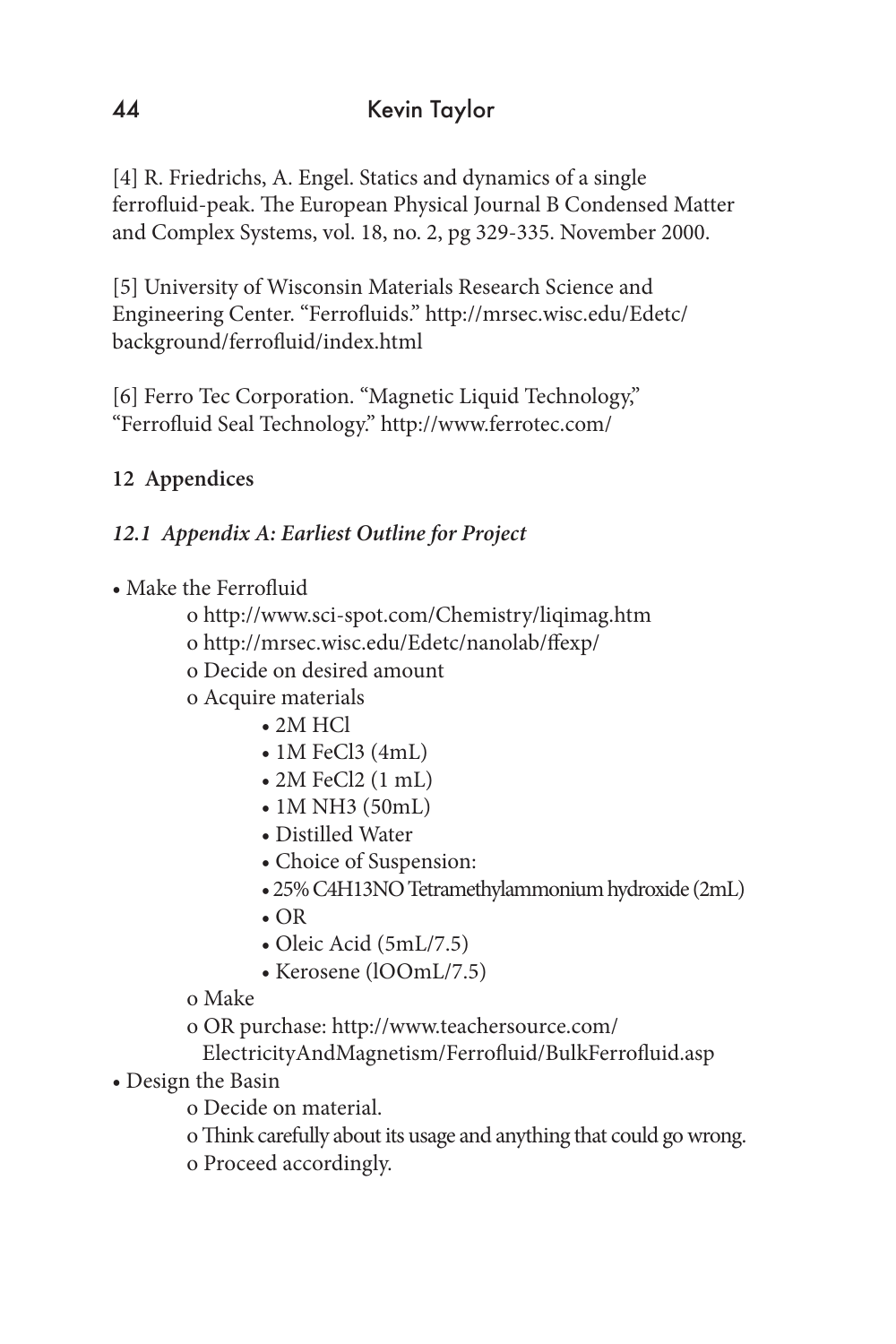- Engineer the Electromagnets
	- o What wire are you going to use?
	- o Are you going to wrap it yourself?
	- o Get appropriately-sized iron cores.
	- o Test before making more!
- Think of Iron Core Designs
	- o What's going to make the coolest shapes?
	- o (sharp edges, ridges)
	- o Test thoroughly
	- o Try out things you have on hand
- Machine the Iron parts
	- o Design in CAD program
	- o Go to tech shop or send to a machine shop
- Design a control system and interface
	- o Learn this new-fangled electricity thing.
	- o Need individual control of each electromagnet, scaled through the entire spectrum of voltage.
	- o Write program to control this thing. Would a computer run it? A really small one? Microcontrollers? What cables would connect it?
	- o Code an interface?
	- o Control system buttons, some other form of input, like audio or light or tilt?

#### *12.2 Appendix B: Properties of Wire Coil/Electromagnet*

Height: 8 cm Diameter: 4 cm Turns: >1500 Resistance: 20  $\Omega$  room temperature, 22  $\Omega$  hot, after running for 30 s at 40 V Core of iron rebar, 8 cm height, l cm width

Magnetic field produced along axis of coil:

At the surface of the coil/core, there was a permanent magnetic field of 1.75 mT, which is a result of the induced magnetization in the iron core after being subjected to strong constant magnetic fields. Connected directly to voltage, the magnetic field at the surface was estimated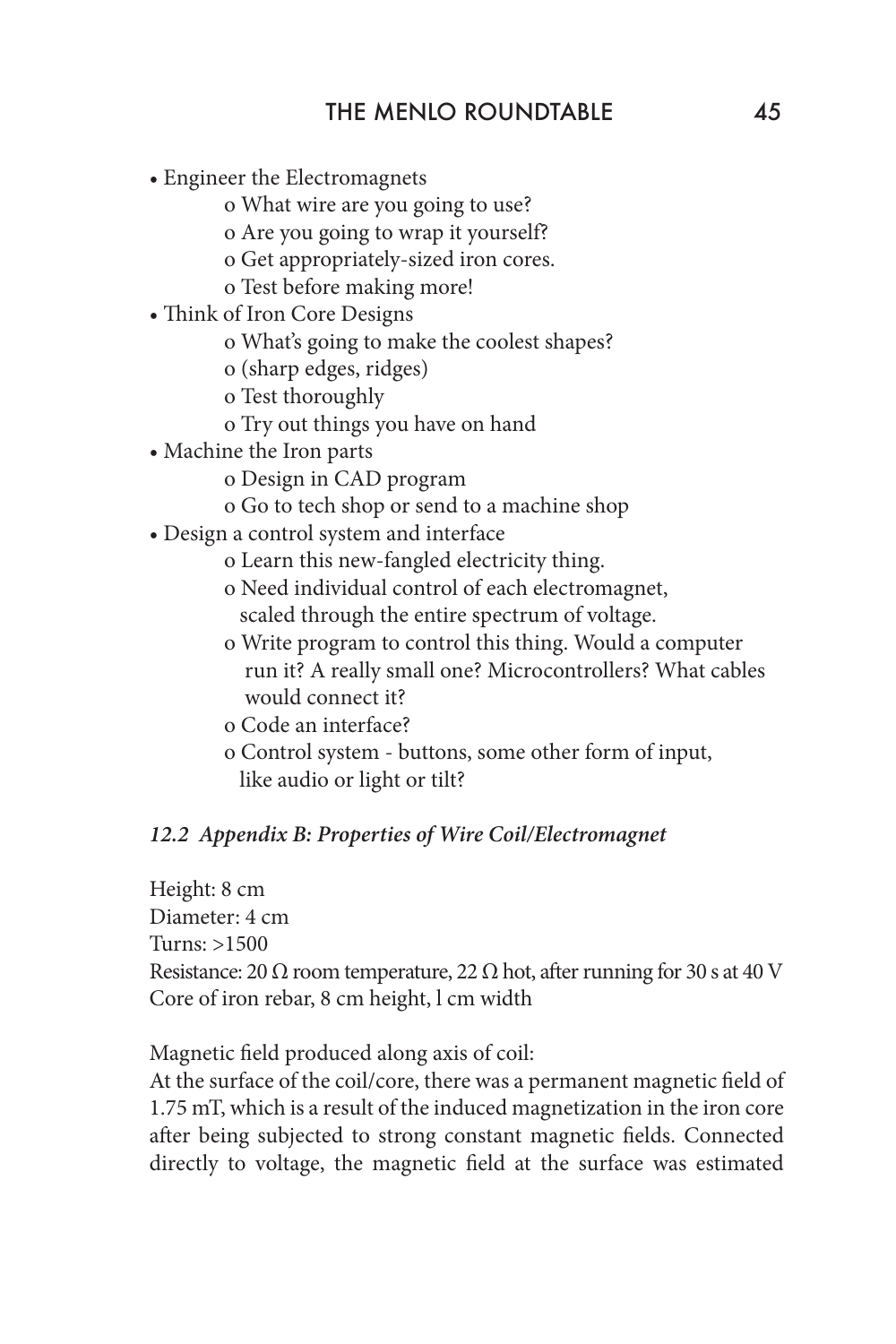(based on data points for which the magnetic field sensor was not overloaded) over a range of voltages. The data suggest that it varies proportionally to Voltage over Distance.

Distance: 0 cm 10V: 10 mT 20V: 20 mT 30V: 26 mT 40V: 30.4 mT

Magnetic field along axis of coil adjusted for ambient magnetic field of Earth:

| $280 \text{ mV} =$<br>1 <sub>mT</sub>  | Earth<br>1 MV | Off<br>(0cm) |            | <b>On</b><br>(10V) | <b>On</b><br>(20 V) | <b>On</b><br>(30 V) | On<br>(40 V)     |
|----------------------------------------|---------------|--------------|------------|--------------------|---------------------|---------------------|------------------|
| $B \varpi 0$ cm                        |               | 490<br>mV    | Estimated: | 2800<br>mV         | 5600<br>mV          | 7280<br>mV          | 8512<br>mV       |
| $B \varpi 10 \, \mathrm{cm}$           |               |              |            | 75<br>mV           | 150<br>mV           | 195<br>mV           | 228<br>mV        |
| Dist $\omega$<br>$12000 \,\mathrm{mV}$ |               |              |            | 1 cm               | $2.4 \text{ cm}$    | 3 cm                | $3.4 \text{ cm}$ |
| Dist $\varpi$<br>$1000 \,\mathrm{mV}$  |               |              |            | $2.6 \text{ cm}$   | $3.4 \text{ cm}$    | 4.4 cm              | 4.8 cm           |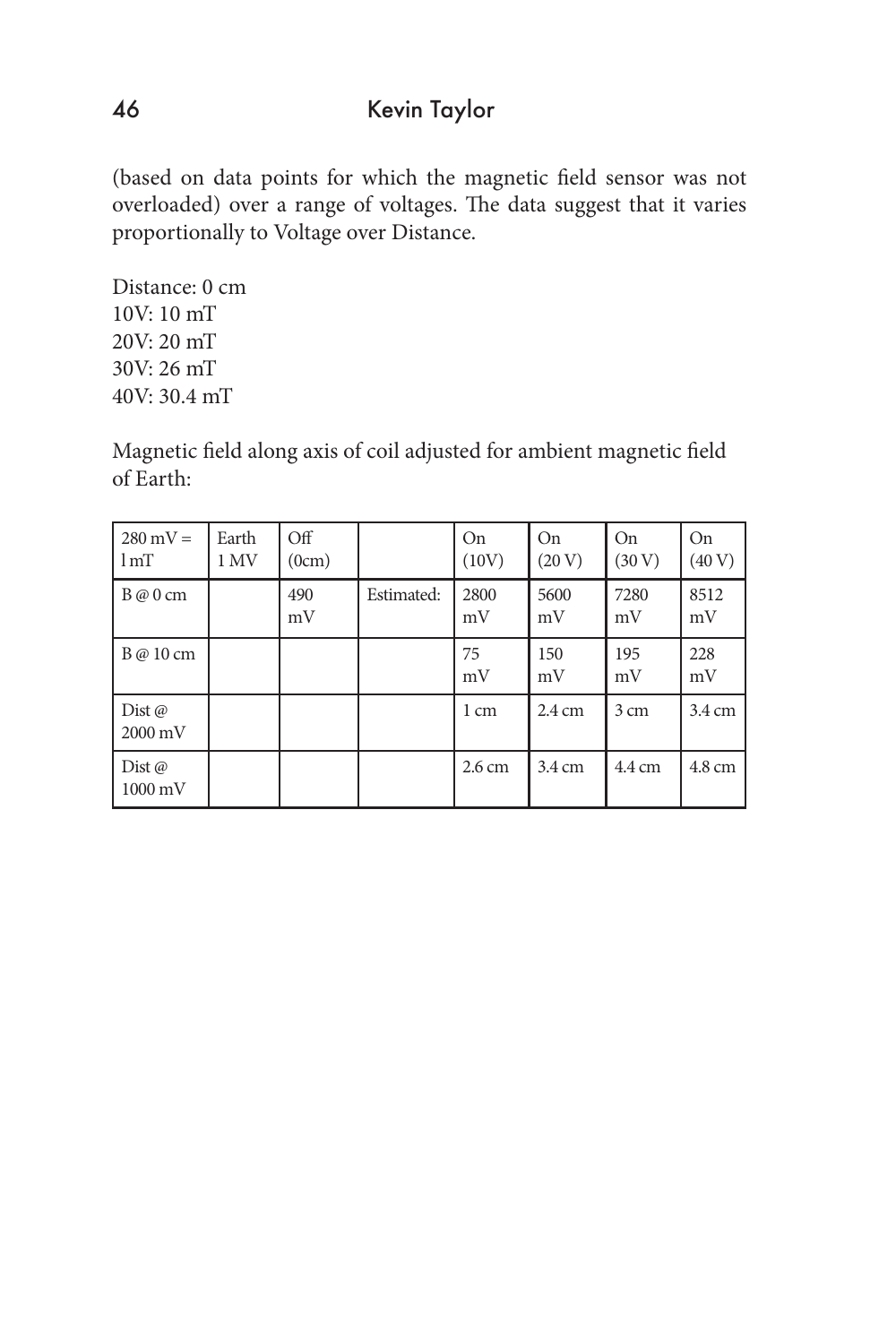#### *12.3 Appendix C: Circuit Details*



**Figure 9:** *Common Emitter Amplifier Circuit* 

Optimized for frequencies of 200 Hz and V+ of 40 V  $C_{\text{in}}$ : 0.4  $\mu$ F R<sub>1</sub>: 100K Ω R<sub>2</sub>: 10K Ω R3: 10K Ω R<sub>E</sub>: 1ΚΩ  $C_E$ : 20  $\mu$ F

#### *12.4 Appendix D: Summary of Action Plan, March 11*

There are two components of my project to work on currently: electronics and the physical display. The materials for the physical display have not all been acquired yet. I have purchased the basin that will contain the ferrofluid, as well as the ferrofluid itself. I have also